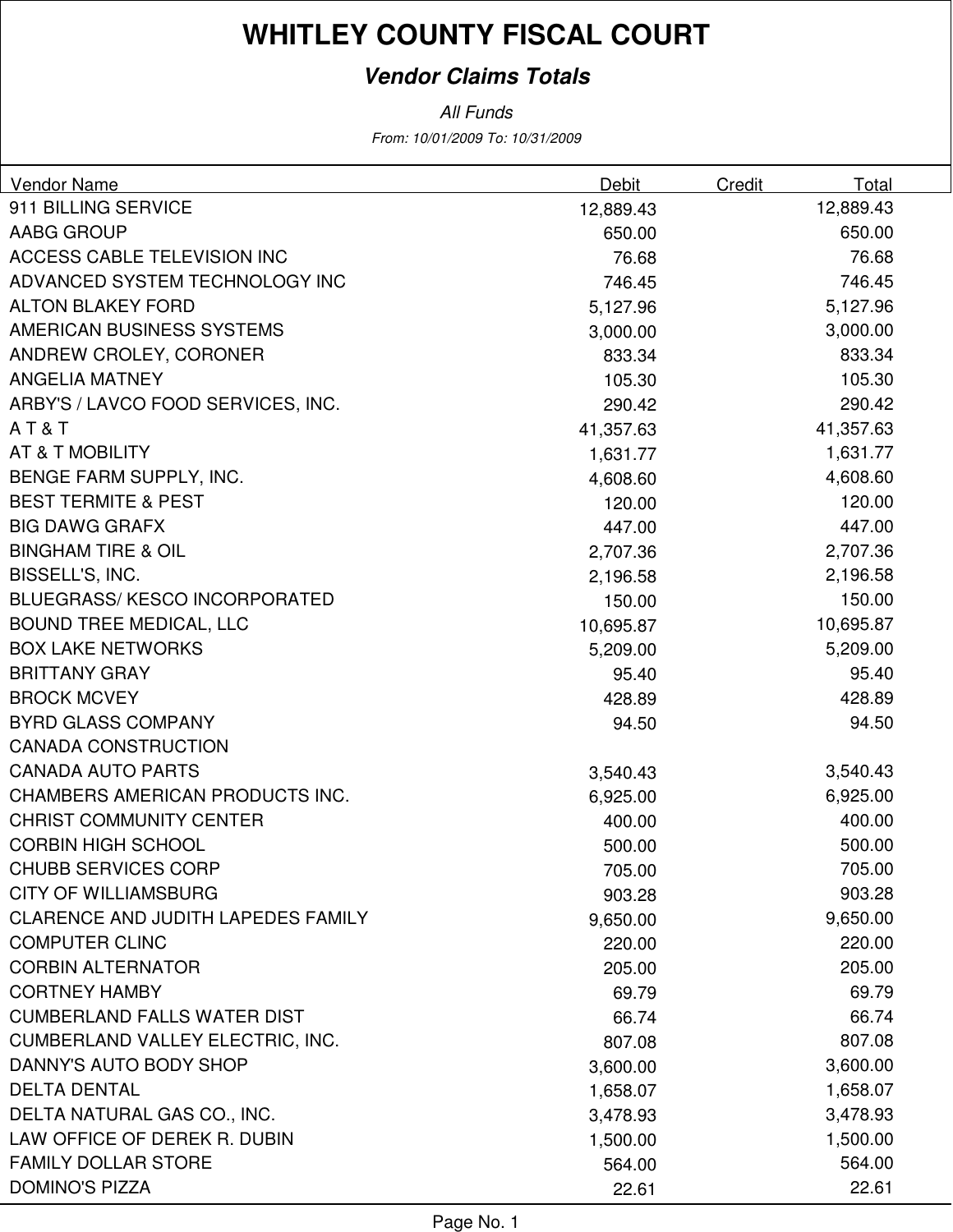### **Vendor Claims Totals**

| Vendor Name                              | <b>Debit</b> | Credit<br>Total |      |
|------------------------------------------|--------------|-----------------|------|
| DR. DOUGLAS KARR                         | 202.00       | 202.00          |      |
| DR. MICHAEL SMITH                        | 1,498.00     | 1,498.00        |      |
| <b>DTN</b>                               | 2,268.00     | 2,268.00        |      |
| <b>EASTERN KENTUCKY PRIDE</b>            | 2,000.00     | 2,000.00        |      |
| ELLISON'S SANITARY SUPPLY CO., INC.      | 1,268.15     | 1,268.15        |      |
| ELMO GREER & SONS, INC.                  | 148,291.06   | 148,291.06      |      |
| <b>EMERGENCY MEDICAL PRODUCTS, INC</b>   | 1,306.09     | 1,306.09        |      |
| <b>ERNIE MOORE</b>                       | 1,395.00     | 1,395.00        |      |
| <b>EVELYN McCULLAH</b>                   | 142.80       | 142.80          |      |
| <b>EZ COUNTRY</b>                        | 425.00       | 425.00          |      |
| <b>FALLS FORD</b>                        | 336.74       | 336.74          |      |
| <b>FALLS ROAD HARDWARE</b>               |              |                 |      |
| <b>FALLS ROAD RUNNERS</b>                | 400.00       | 400.00          |      |
| <b>FAULKNER AND TAYLOR</b>               | 470.51       | 470.51          |      |
| <b>FLEETONE</b>                          | 18,690.91    | 18,690.91       |      |
| <b>FUCHS LUBRICANTS</b>                  | 9,067.75     | 9,067.75        |      |
| <b>G &amp; K SERVICES, INC</b>           | 1,092.25     | 1,092.25        |      |
| <b>GARY CHAMBERS</b>                     | 1,804.16     | 1,804.16        |      |
| G & C SUPPLY CO. INC.                    | 655.52       | 655.52          |      |
| <b>GRETA PRICE</b>                       | 75.00        | 75.00           |      |
| G & S TIRE INC.                          | 231.69       | 231.69          |      |
| <b>HAAR WOOD PRODUCTS</b>                | 420.00       | 420.00          |      |
| <b>HAM RADIO OUTLET</b>                  | 1,024.90     | 1,024.90        |      |
| <b>HARDEE'S</b>                          | 447.07       | 447.07          |      |
| <b>HARVEY'S CHEVRON</b>                  | 37.55        | 37.55           |      |
| <b>HEALTH PROFESSIONALS LLC</b>          | 10,070.78    | 10,070.78       |      |
| HINKLE CONTRACTING CORPORATION           | 10,991.63    | 10,991.63       |      |
| <b>HOBART CORP</b>                       | 320.55       | 320.55          |      |
| <b>HOLSTON GASES</b>                     | 1,816.14     | 1,816.14        |      |
| <b>HUDSON MATERIALS</b>                  | 10,428.52    | 10,428.52       |      |
| <b>HUMANA</b>                            | 39,062.82    | 39,062.82       |      |
| <b>HYDRAULIC SPEC. INC</b>               |              |                 |      |
| WILLIAMSBURG IGA                         | 284.65       | 284.65          |      |
| <b>IRENE PEACE</b>                       | 600.00       | 600.00          |      |
| <b>JANICE OR FRANK KING</b>              | 50.00        | 50.00           |      |
| <b>JERRY DAVIS</b>                       | 400.00       | 400.00          |      |
| <b>JERRY'S TOWING</b>                    | 100.00       | 100.00          |      |
| <b>JESSICA HILL - TAYLOR</b>             | 5.94         |                 | 5.94 |
| J.J. KELLER & ASSOCAITES, INC            | 795.00       | 795.00          |      |
| <b>JLG IDENTIFICATION SOLUTIONS, INC</b> | 646.13       | 646.13          |      |
| <b>JOE &amp; SHIRLEY FOLEY</b>           | 20,000.00    | 20,000.00       |      |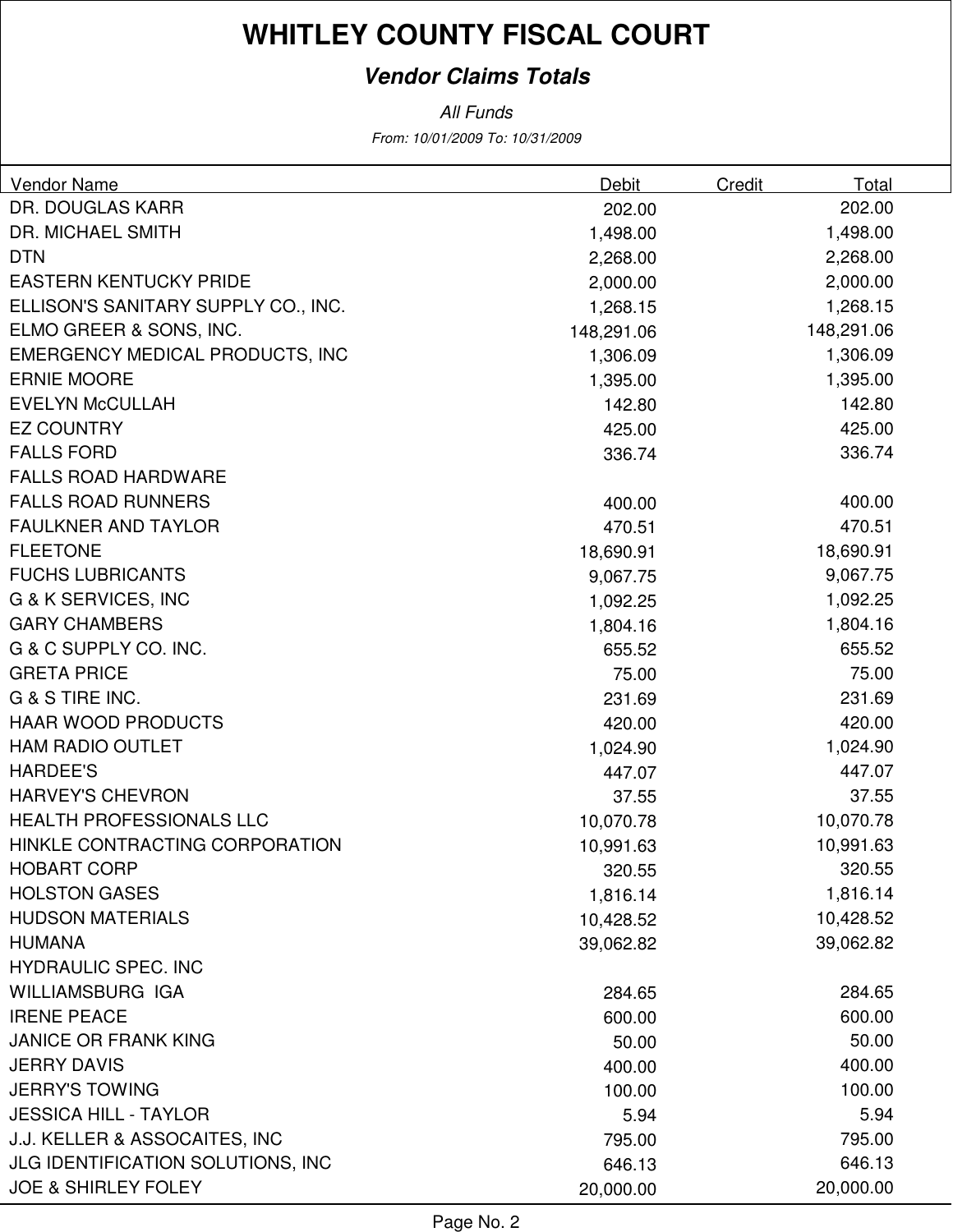### **Vendor Claims Totals**

All Funds

From: 10/01/2009 To: 10/31/2009

| Vendor Name                        | <b>Debit</b> | Total<br><b>Credit</b> |  |
|------------------------------------|--------------|------------------------|--|
| JOHNNY WHEELS OF WILLIAMSBURG, INC | 699.99       | 699.99                 |  |
| <b>JUDY BRIMM</b>                  | 27.78        | 27.78                  |  |
| K A C O ALL LINES FUND             |              |                        |  |
| KACO WORKERS COMPENSATION FUND     | 73,632.00    | 73,632.00              |  |
| KAY SCHWARTZ, COUNTY CLERK         | 414.74       | 414.74                 |  |
| KELLWELL FOOD MANAGEMENT           | 21,203.73    | 21,203.73              |  |
| <b>KELLY HARRISON</b>              | 30.82        | 30.82                  |  |
| <b>KU</b>                          | 6,076.66     | 6,076.66               |  |
| <b>KENWAY DISTRIBUTORS</b>         | 336.55       | 336.55                 |  |
| <b>KFC</b>                         | 77.85        | 77.85                  |  |
| KOORSEN FIRE & SECURITY, INC.      | 3,425.00     | 3,425.00               |  |
| <b>KY OUTDOORSMAN</b>              | 1,069.20     | 1,069.20               |  |
| <b>KENTUCKY STATE TREASURER</b>    | 44,561.58    | 44,561.58              |  |
| LAUREL RIDGE LANDFILL              | 275.83       | 275.83                 |  |
| <b>LAUREL TERMITE CONTROL</b>      | 960.00       | 960.00                 |  |
| LAWRENCE HODGE, SHERIFF            | 68,758.87    | 68,758.87              |  |
| L & W EMERGENCY EQUIPMENT, INC.    | 1,893.26     | 1,893.26               |  |
| <b>LYTTLE'S TELEPHONE</b>          | 120.00       | 120.00                 |  |
| MAIDEN DRUG CO.                    | 90.00        | 90.00                  |  |
| <b>MCDONALD'S</b>                  | 21.84        | 21.84                  |  |
| MEDICAL CLAIMS ASSISTANCE, INC.    | 1,246.60     | 1,246.60               |  |
| MED TECH MEDICAL SERVICES LLC      | 148.23       | 148.23                 |  |
| <b>MIKE SILER</b>                  | 17.49        | 17.49                  |  |
| <b>MINUTEMAN PRESS</b>             | 29.92        | 29.92                  |  |
| <b>MOBILE SATELLITE VENTURES</b>   | 77.79        | 77.79                  |  |
| <b>MPH INDUSTRIES</b>              | 4,046.90     | 4,046.90               |  |
| MUSTER EMERGENCY VEHICLES INC      | 6,500.00     | 6,500.00               |  |
| <b>NEWS JOURNAL</b>                | 16.75        | 16.75                  |  |
| NEWWAVE COMMUNICATIONS             | 35.74        | 35.74                  |  |
| <b>OSCAR DAVENPORT</b>             | 220.77       | 220.77                 |  |
| OVERHEAD DOOR COMPANY              | 239.00       | 239.00                 |  |
| <b>OWENS AUTO PARTS</b>            | 199.18       | 199.18                 |  |
| <b>PATTERSON CREEK VFD</b>         | 200.00       | 200.00                 |  |
| PHIL BRENNENSTUHL                  | 119.96       | 119.96                 |  |
| PIZZA HUT                          | 245.89       | 245.89                 |  |
| POFF CARTING SERVICE               | 3,630.08     | 3,630.08               |  |
| POSTCRAFT COMPANY                  | 312.39       | 312.39                 |  |
| PREFERRED LAB SERVICE              | 360.00       | 360.00                 |  |
| PREWITT FARM SUPPLY                | 36.00        | 36.00                  |  |
| <b>QUALITY CARE AUTO SERVICE</b>   | 4,994.66     | 4,994.66               |  |
| <b>QUARTER MASTER</b>              | 171.93       | 171.93                 |  |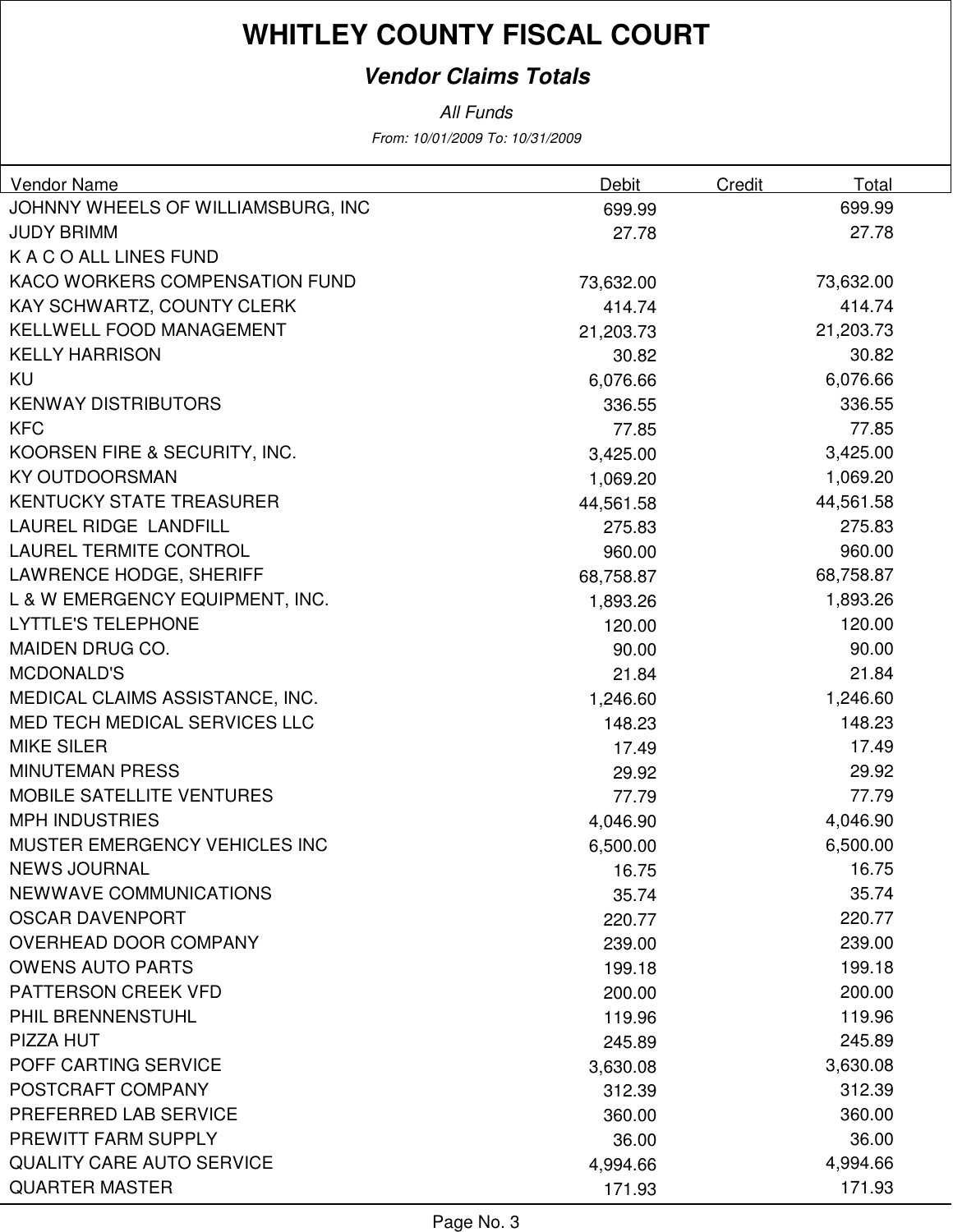### **Vendor Claims Totals**

| <b>Vendor Name</b>                       | Debit      | Credit | Total      |
|------------------------------------------|------------|--------|------------|
| <b>QUILL CORPORATION</b>                 | 1,714.82   |        | 1,714.82   |
| <b>RADIO SHACK</b>                       | 299.99     |        | 299.99     |
| <b>RIVERSIDE PRODUCE</b>                 | 85.54      |        | 85.54      |
| ROCKHOLD V.F.D.                          | 1,538.00   |        | 1,538.00   |
| <b>ROGER WELLS</b>                       | 230.58     |        | 230.58     |
| <b>SARAH BENNETT</b>                     | 88.72      |        | 88.72      |
| SE COMMUNICATIONS & CONSULTANTS, INC.    | 1,309.50   |        | 1,309.50   |
| SILER IMPLEMENT COMPANY                  | 91.40      |        | 91.40      |
| SIMPLEX TIME RECORDER CO.                |            |        |            |
| SIMPLEX GRINNELL LP                      | 162.00     |        | 162.00     |
| <b>SMITH'S AUTO SERVICE</b>              | 2,770.98   |        | 2,770.98   |
| SOUTHEASTERN EMERGENCY EQUIP.            | 1,495.26   |        | 1,495.26   |
| SOUTHEAST RADIATOR, INC                  | 140.00     |        | 140.00     |
| SOUTHEASTERN KY MAINTENANCE              | 240.00     |        | 240.00     |
| SOUTH EASTERN JANITORIAL SUPPLY          | 527.32     |        | 527.32     |
| SOUTHERN REBINDING, INC.                 | 1,073.15   |        | 1,073.15   |
| STERICYCLE, INC.                         | 242.80     |        | 242.80     |
| <b>SUBWAY</b>                            | 99.94      |        | 99.94      |
| <b>SWACK</b>                             | 50.00      |        | 50.00      |
| <b>TEN TEC</b>                           | 288.40     |        | 288.40     |
| <b>TERESA WARREN</b>                     | 72.00      |        | 72.00      |
| THE BANK OF NEW YORK                     | 10,287.75  |        | 10,287.75  |
| THE HOSE HOUSE, INC.                     | 295.26     |        | 295.26     |
| THE SIGN PLACE                           | 295.00     |        | 295.00     |
| <b>THOMAS OR VICKI COOPER</b>            | 50.00      |        | 50.00      |
| <b>TIM SHELLEY</b>                       | 2,227.09   |        | 2,227.09   |
| T & L STEEL, INC.                        | 254.05     |        | 254.05     |
| TODAY'S OPTION                           | 508.53     |        | 508.53     |
| <b>TRAYCO</b>                            | 57.48      |        | 57.48      |
| <b>T&amp;T STONE</b>                     | 450.00     |        | 450.00     |
| <b>TWO-WAY RADIO</b>                     | 585.20     |        | 585.20     |
| UNIVERSITY OF KY                         |            |        |            |
| UK INCOME TAX SEMINAR                    | 470.00     |        | 470.00     |
| UMWA HEALTH & RETIREMENT                 | 469.56     |        | 469.56     |
| <b>U.S. POSTMASTER</b>                   | 470.00     |        | 470.00     |
| <b>WAYNE WILSON</b>                      | 6.63       |        | 6.63       |
| WHITLEY CO FISCAL COURT PAYROLL, REV.A/C | 426,580.45 |        | 426,580.45 |
| W D BRYANT & SONS INC.                   | 4,792.14   |        | 4,792.14   |
| <b>WHITLEY EAST ELEMENTRY</b>            | 550.00     |        | 550.00     |
| <b>WENDY'S</b>                           | 109.50     |        | 109.50     |
| WHITLEY COUNTY BOARD OF ED.              | 1,500.00   |        | 1,500.00   |